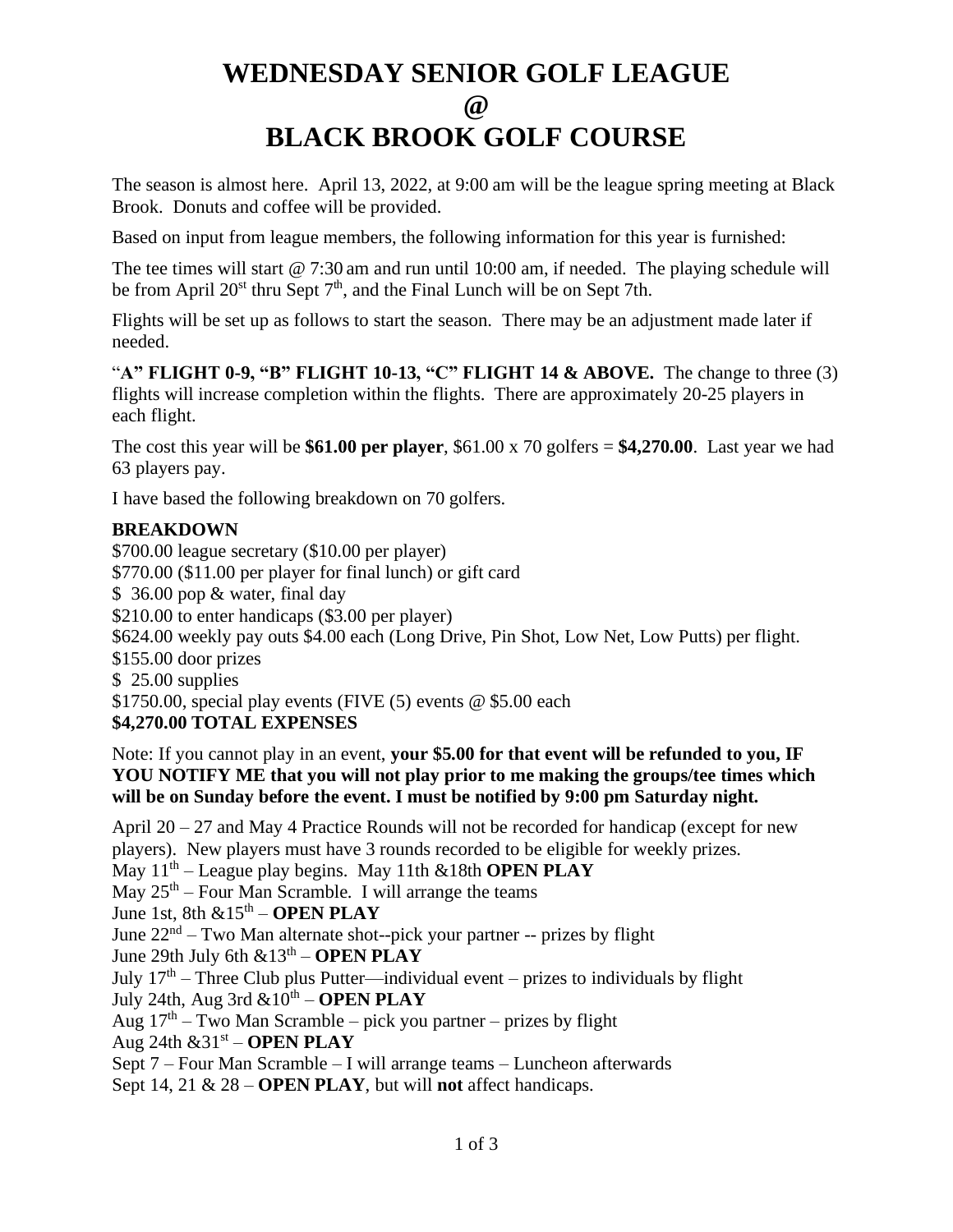### **WEDNESDAY SENIOR GOLF LEAGUE @ BLACK BROOK GOLF COURSE**

### **GENERAL LEAGUE RULES:**

**LEAGUE FEES**: \$61.00 CASH (PREFERRED) OR IF BY CHECK, MAKE PAYABLE TO Tom Plickert, payable the first day you play. This fee will cover secretary fees, normal weekly prizes, five (5) special events & food/drinks for the lunch on Sept 7th. Three (\$3.00) of this fee will go to the person entering your scores into the computer for our handicaps.

**WEEKLY PLAY**: There will be five (5) league wide game days, the rest of the dates will be open play. Starting April 20<sup>th</sup> for open play, tee times will be assigned to you to cover all dates except the league wide game days. The league will be set up/divided into **three (3) flights** (A, B & C) for normal weekly play, with players teeing off starting @ 7:30 am.

The tee times listed are an estimate only, actual times will depend on the number of players. OUR GOAL IS TO MAINTAIN LESS THAN A 2 3/4 HOUR ROUND BY GETTING THE FASTER PLAYER OFF FIRST. Play will alternate between the **FRONT & BACK NINE** each week. If a player needs a tee time other than his assigned one, or if you are unable to play a certain day, please contact the league secretary.

Members of the league **(under 75 years old playing in flights A & B)** will tee off from the **SILVER TEES**. For those of you who are 75 years of age and older **(& ALL those in C flight)**, you have the option of playing from the WHITE TEES. If a player decides to play from the WHITE TEES, he will play from those tees all year. Once you establish your handicap from either the **SILVER TEES OR WHITE TEES you will play them all year unless your handicap changes your flight**.

**NOTE: IF YOU ARE AN "A" FLIGHT PLAYER, REGARDLESS OF AGE, YOU WILL PLAY FROM THE SILVER TEES!** If this applies to you, you may want to establish a new handicap from the SILVER TEES or let your handicap adjust as you play.

**WEEKLY PRIZES OF \$4.00 WILL BE AWARDED IN EACH FLIGHT AS FOLLOWS: PIN SHOT WILL ROTATE (ONLY ONE PER 9 HOLES EACH WEEK)**: FRONT # 8 OR # 9, BACK # 11 OR # 17, PIN SHOT FOR A & B FLIGHTS IT IS YOUR TEE SHOT THAT COUNTS FOR THE PIN SHOT & FOR **C FLIGHT IT IS YOUR 2ND SHOT THAT COUNTS AS YOUR PIN SHOT**. **LONG DRIVE, LOW PUTTS & LOW NET.** If two (2) players tie for low putts or low net, each will receive \$2.00. **If three (3) tie \$1.00 will be paid to the players and \$1.00 carryover to the next open play week. If four (4) tie \$1.00 each will be paid. IF THERE IS NO PAYOUT DUE TO TIES, THE PRIZE MONEY WILL CARRY OVER UNTIL THE NEXT WEEK**

**SKINS:** Will be each week when an event is not scheduled. The entry fee will be \$2 (two dollars) and will be awarded by flight and number of players in that flight, and based on lowest handicap in the flight

#### **RULES OF PLAY**

**DO NOT PUT YOUR HANDS ON THE BALL UNLESS WE ARE PLAYING CLEAN & PLACE.** Winter golf rules will be in use all-year, you will be allowed to roll your ball 6" from the original spot where the ball came to rest (FAIRWAY OR ROUGH). If it was in the rough, you must play from the rough. If your ball came to rest in a water hazard, and you elect to play it